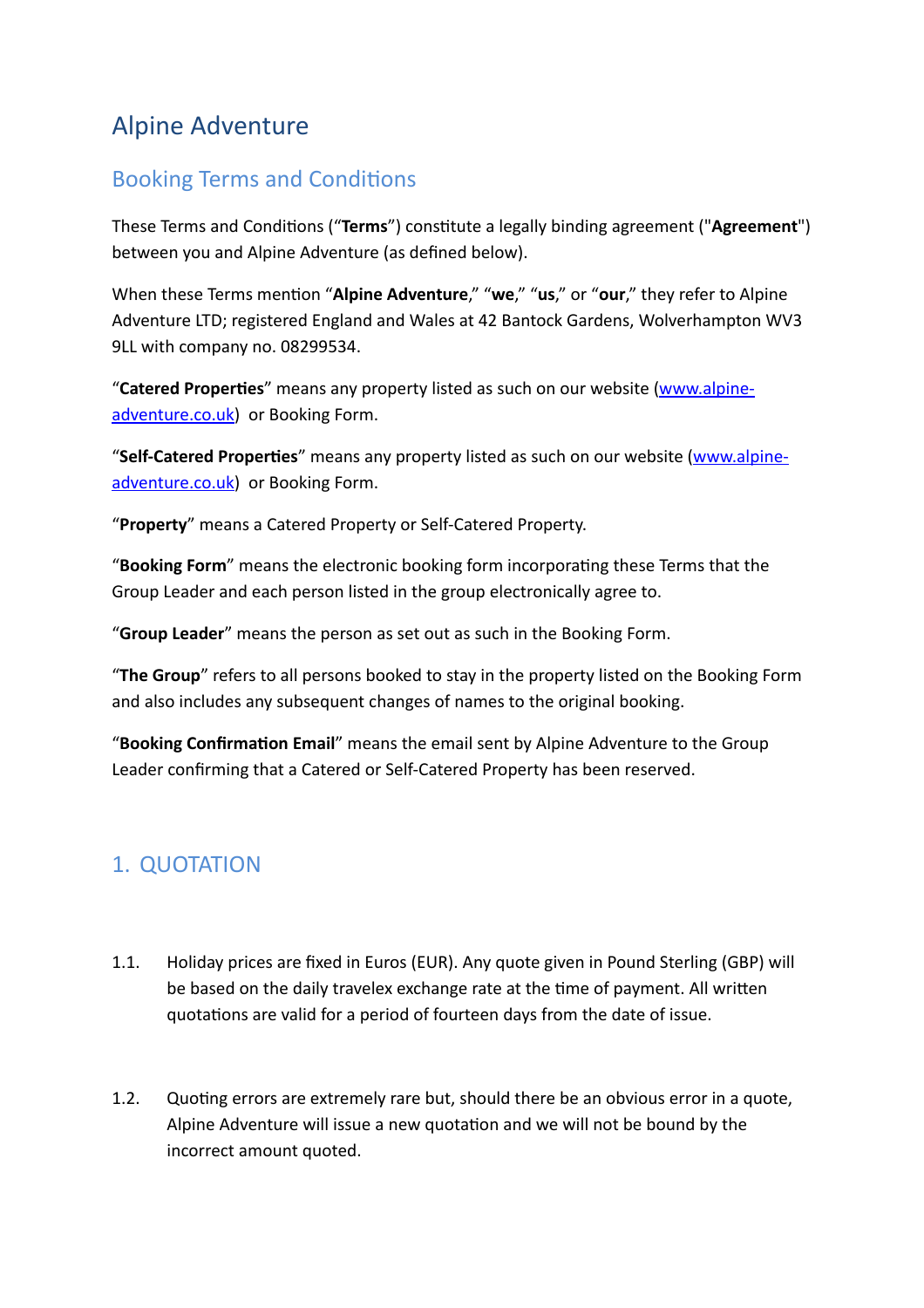- 1.3. Although every effort is taken to ensure prices are accurate at the time of publication, price fluctuations due to circumstances outside of our control can occur and, due to the unique nature of our services, prices may change prior to contracting.
- 1.4. On acceptance of a holiday quote from Alpine Adventure you will be asked to complete an online Booking Form and make a Deposit (detailed in section 3.1) or full payment for your holiday.
- 1.5. The contract is deemed to have been made as soon as Alpine Adventure has received your Deposit or full payment as applicable. Written confirmation of your booking will be sent via a Booking Confirmation Email and we expect your Booking Form to be returned within 7 days.
- 1.6. It is your responsibility to check all details on your Booking Form and in your Booking Confirmation Email at time of booking and inform Alpine Adventure of any mistakes or discrepancies.

# 2. AGREEMENT

- 2.1. You should read the Terms contained in this document carefully before making a booking with Alpine Adventure. The Terms together with your Booking Form and Booking Confirmation Email comprise the contract between Alpine Adventure and all persons listed on the Booking Form.
- 2.2. The Group Leader is responsible, on behalf of all other members of the group, for all matters relating to the booking, thus he/she will be personally liable for all monies outstanding from the remainder of the guests listed on the Booking Form.
- 2.3. The Group Leader guarantees that: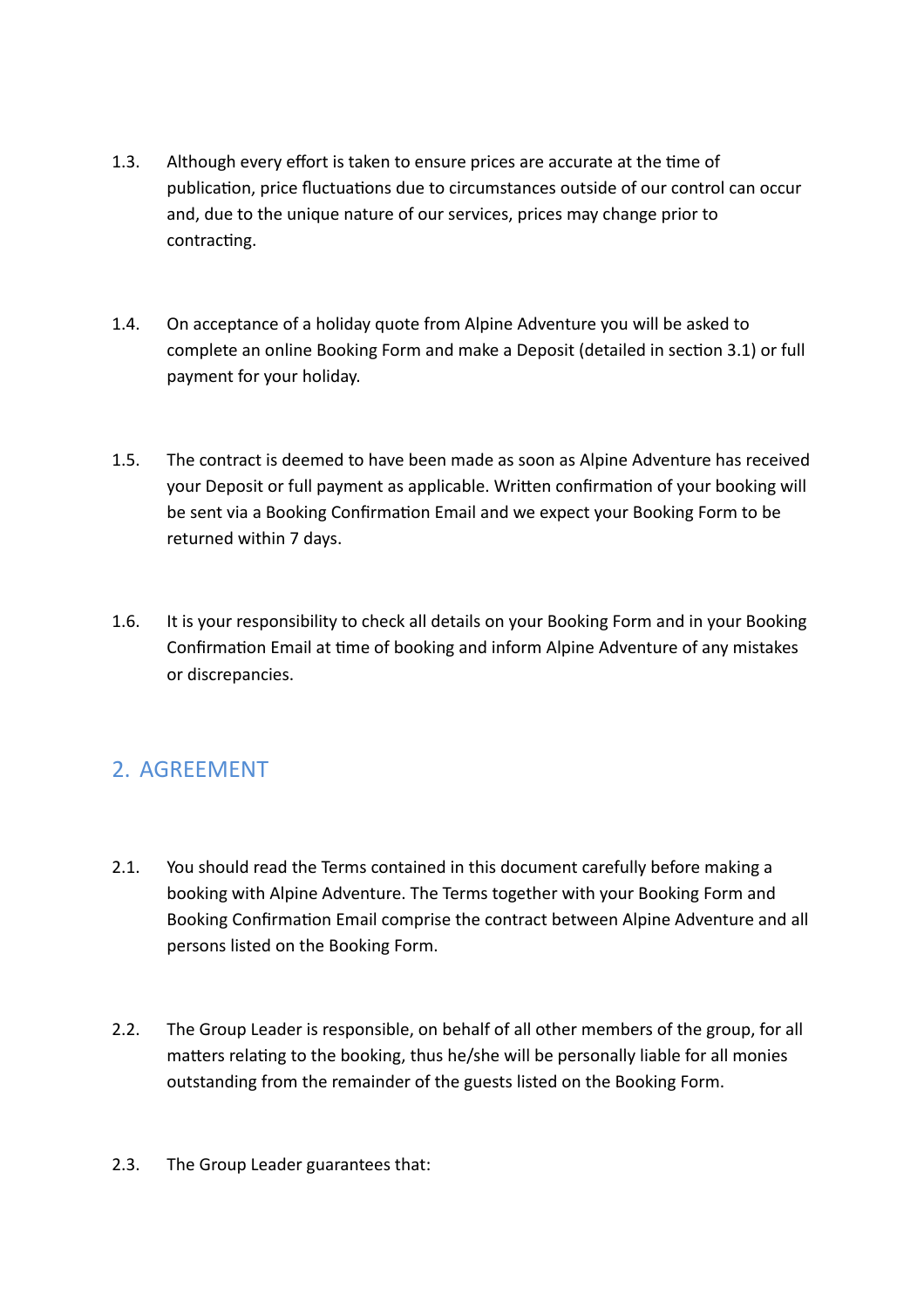- he/she has the authority to accept the Terms on behalf of The Group
- he/she accepts the Terms on behalf of The Group
- the Terms have been brought to the attention of each member of The Group
- he/she will bring the Terms to the attention of anyone who is added or substituted at a later date
- he/she will pay the full costs of the holidays of all those persons mentioned in the booking and of anyone who is added or substituted at a later date.
- 2.4. If at any time, prior to the start of the holiday, there is a change of Group Leader Alpine Adventure must be notified, either by email or telephone, by the original Group Leader.
- 2.5. The Group Leader must be over 18 years old.
- 2.6. Under no circumstances are additional guests allowed to stay in the Property other than those specified on the Booking Form. Failure to comply with this may result in your booking being terminated immediately in resort and you and your party being asked to vacate the relevant Property immediately. No compensation will be paid for this.
- 2.7. Your booking with Alpine Adventure does not constitute a package holiday for the purposes of the Package Travel, Package Holidays and Package Tours Regulations.

### 3. BOOKING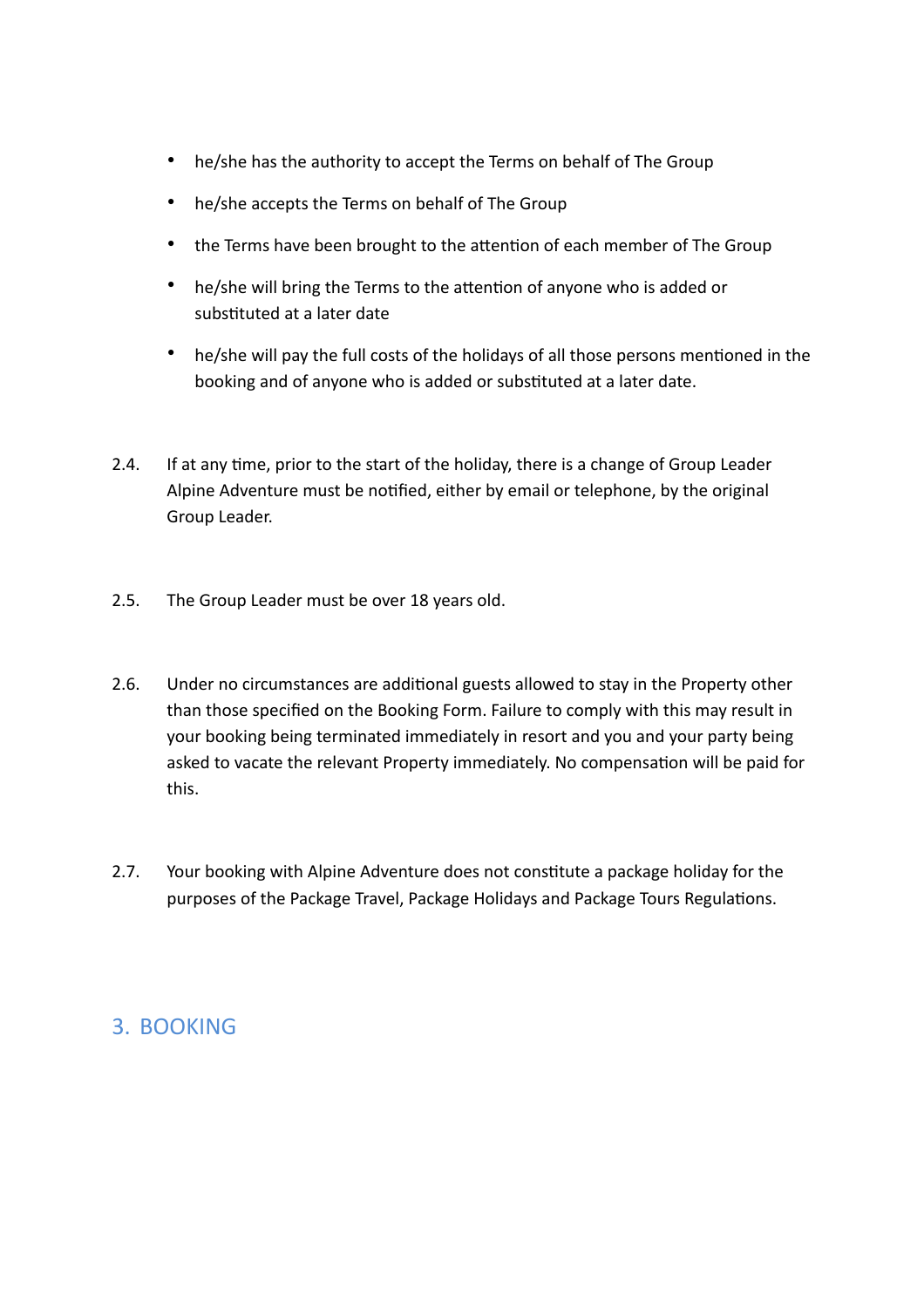- 3.1. Once availability of The Property has been confirmed by Alpine Adventure, a reservation is only valid on payment of a non-refundable deposit ("**Deposit**"). A booking enquiry will not be held until a Deposit has been received. The Deposit will be equal to 25% of the total cost of the holiday unless Alpine Adventure have agreed otherwise.
- 3.2. Should a booking be requested in writing/email or verbally without payment of a Deposit, the booking will be deemed not secure until Deposit monies are received. Thus, Alpine Adventure reserves the right to re-book the same week in the same accommodation to another client without notification.
- 3.3. The final balance outstanding on your holiday, along with any additional agreed extras, must be paid 10 weeks before the start date of you holiday with Alpine Adventure. For bookings made within the 10-week start date period, the full cost of the holiday will be payable at the time of booking to secure your reservation.
- 3.4. If the final balance is not received 10 weeks before the start of you holiday with Alpine Adventure, we reserve the right to cancel the booking and retain any Deposit paid and levy cancellation charges as outlined in section 5.5 and 5.6 below. Alpine Adventure then reserve the right to re-book the same week in the same Property to another client without notification.
- 3.5. If you, or your party, change any of your flight details, after having booked your holiday, and Alpine Adventure have made airport transfer, or any other, arrangements on your behalf, an administrative charge of €50 may be incurred which will be added to your final balance.
- 3.6. If you agree to reserve a whole Property on an exclusive use basis the Group Leader is liable for the full cost of that property, as stated on your Booking Form, irrespective of party size and final number of guests confirmed. If your party size exceeds the agreed maximum capacity of the Property, as stated on your Booking Form, an additional charge will be incurred.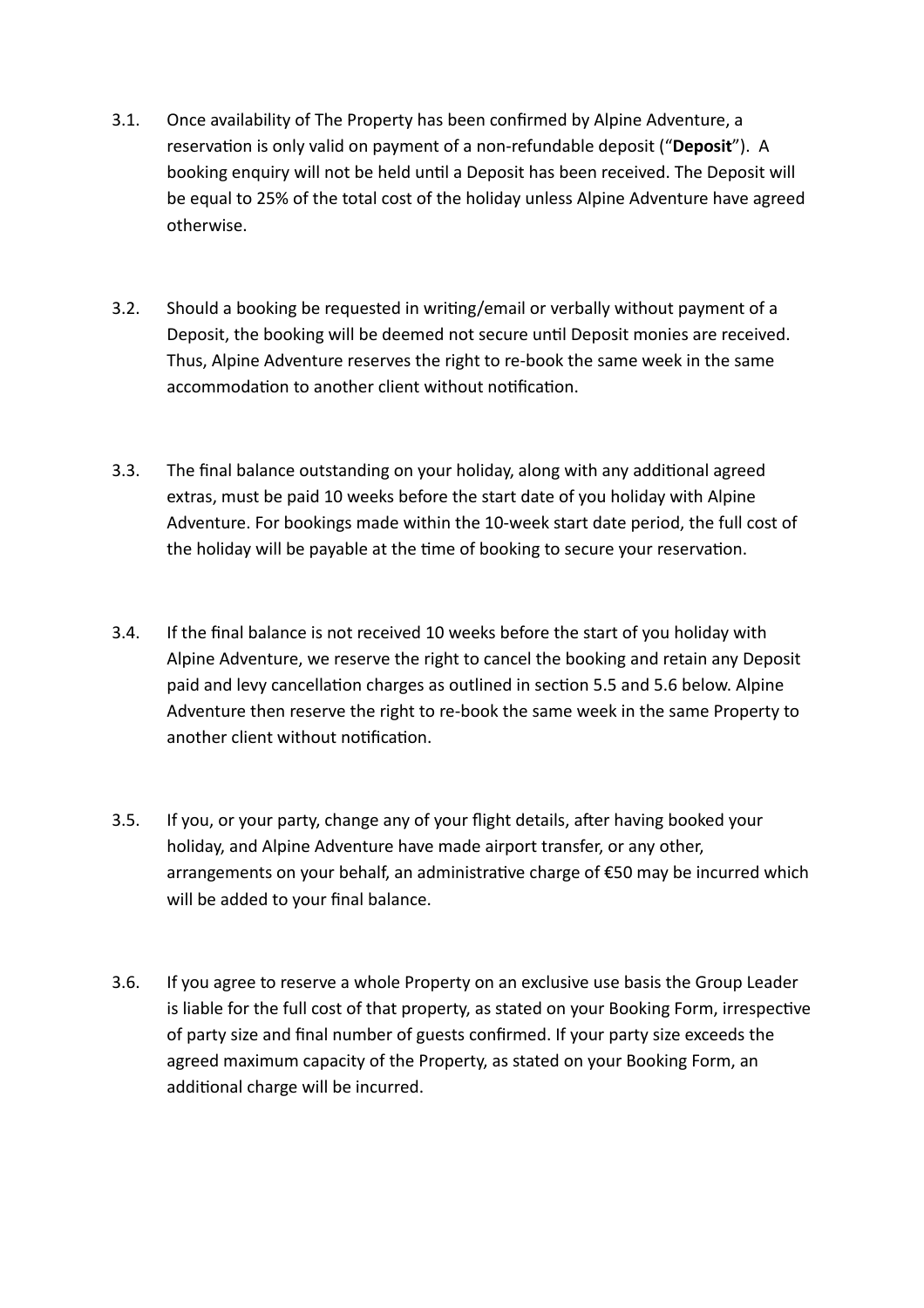3.7. As Group Leader, payments for Properties on behalf of a group must be made in one lump sum. This applies to Deposits and final balances. Alpine Adventure cannot accept multiple payments from multiple individuals for group bookings.

# 3.8. TEMPORARY ADDITIONAL BOOKING TERMS RELATING TO THE COVID-19 PANDEMIC THESE TERMS WERE VALID FOR BOOKINGS MADE BETWEEN 01/09/21 AND 31/12/21

- 3.8.1. Any bookings made between 1 September 2021 and 31 December 2021, will be subject to the exceptional booking terms and conditions ("Exceptional Terms") listed here in section 3.8. For bookings make from 1 January 2022 onwards these Exceptional Terms no longer apply .
- 3.8.2. If, at any time between your balance payment date and your scheduled arrival in resort, there is:
	- a Covid-19 related closure of all mountain lifts on the French side of the Portes du Soleil ski area; or
	- a blanket travel ban imposed in France or the country of residence of your group leader, which prevents travel to resort within the time frame prescribed in the booking; or
	- a blanket requirement for all persons to self-isolate (quarantine) for a period of 3 days or more in the country of residence of the group leader on return from France

we will accept a cancellation by you and provide you with one of the following alternatives:

• A credit-note equivalent to 100% of the amount paid to us which can be used to cover a new booking starting at any time up to 18 months after the first day of the original booking (subject to availability). The new booking need not be of the same duration or at the same Property as the initial booking, but the total holiday cost would be dependent on the choices made. Any unpaid balance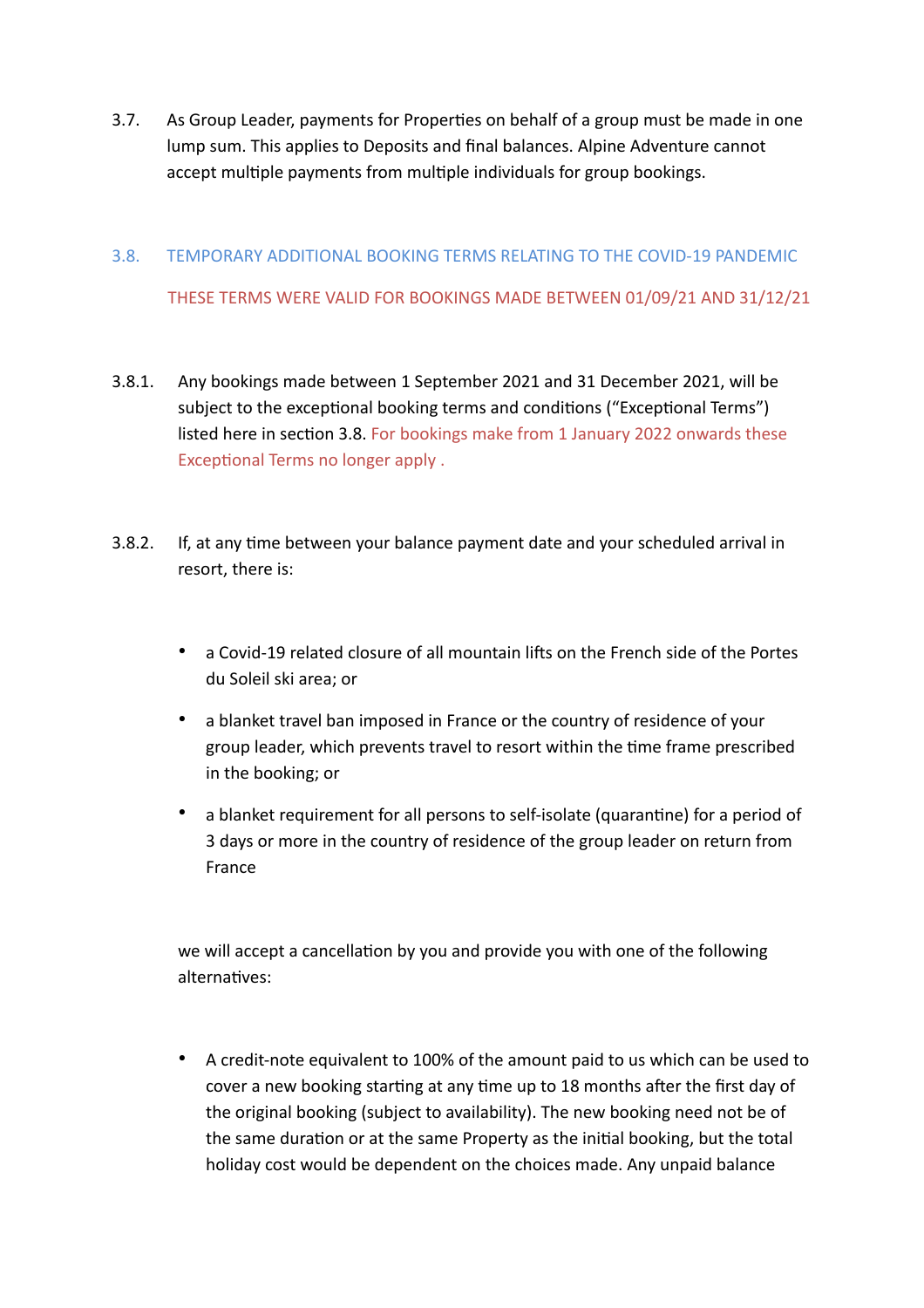would need to be settled before issue of the credit note and the difference in cost (if the new holiday is more expensive) would also need to be paid. No refunds will be given for partial use of this credit note; or

- A refund of all the money paid by you, except for the non-refundable deposit of 25% of the total cost of your booking, which covers the administrative costs and fixed overheads associated with providing your holiday.
- 3.8.3. If you choose not to travel for any reason other than those listed in 3.8.2 our standard Terms will apply. If your original flight is cancelled, but other travel options are available, you will not be able to receive a refund if you choose to cancel.

### 4. PRICES

4.1. Your Booking Confirmation Email and Booking Form will contain details on exactly what is included in the price that you have paid for your holiday. The prices quoted on the Alpine Adventure website are defined as:

#### 4.1.1. Catered Prices (applicable at Catered Properties)

- 4.1.1.a. 7-night catered prices include 7 nights' accommodation; breakfasts on 7 mornings; afternoon tea on 5 days and evening meals with wine on 5 nights.
- 4.1.1.b. 4-night catered prices include 4 nights' accommodation; breakfasts on 4 mornings; afternoon tea on 3 days and evening meals with wine on 3 nights.
- 4.1.1.c. 3-night catered prices include 3 nights' accommodation; breakfasts on 3 mornings; afternoon tea on 2 days and evening meals with wine on 2 nights.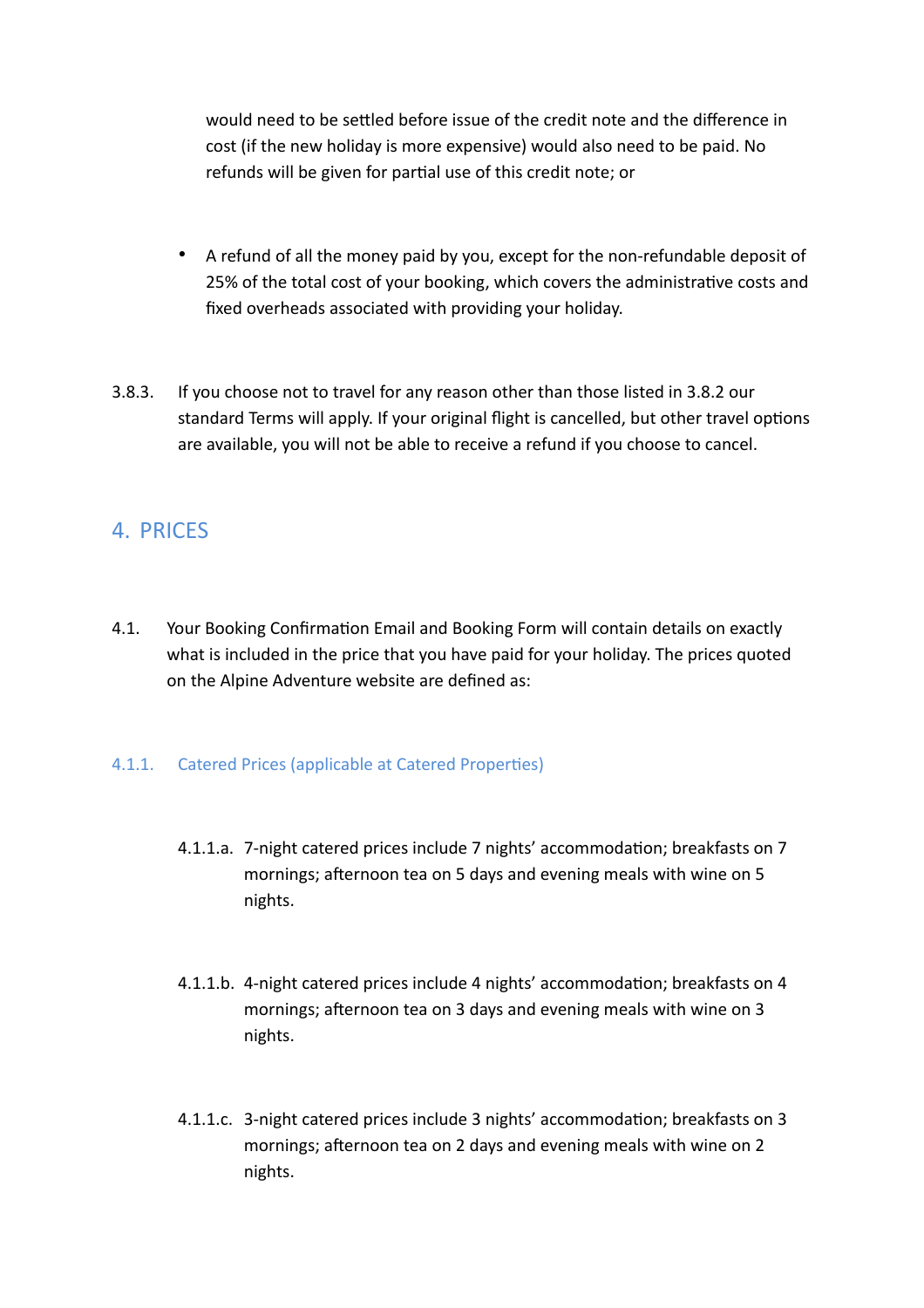#### 4.1.2. Self-Catered Prices (applicable at Self-Catered Properties)

- 4.1.2.a. 7-night self-catered prices include 7 nights' accommodation; 4-night selfcatered prices include 4 nights' accommodation; 3-night self-catered prices include 3 nights' accommodation.
- 4.1.2.b. Towels, linen and cleaning (before and after your holiday) are included.

4.1.2.c. No meals are included in our self-catered prices.

- 4.2. Prices for Catered Properties and Self-Catered Properties do not include Morzine tourist tax (tax de séjour), flights, airport-transfers, additional travel costs, insurance, childcare, lift passes, equipment hire or lesson or activities. They do not constitute package holidays and fall outside of the Package Travel Regulations.
- 4.3. Alpine Adventure guarantees the price of your holiday as quoted in euros at the time of booking and as stated on your Booking Form. We reserve the right to increase or decrease the advertised price of unsold holidays at any time.
- 4.4. Tourist Tax (Tax de Séjour) is payable to the local town-hall "Mairie" by all guests aged 18 years and over. The rate is €2.50 per person per night in Morzine and €0.85 per person per night in St Jean d'Aulps. Tourist tax rates can be changed by the townhall at any time without any notice.
- 4.5. Alpine Adventure will collect tourist tax on behalf of the town-hall. We will calculate the tourist tax due based on the number of adults in your party (as specified on your Booking Form). All tourist tax monies owing will be collected 10 weeks before the start of your holiday at the same time as your final holiday balance.

# 5. PAYMENT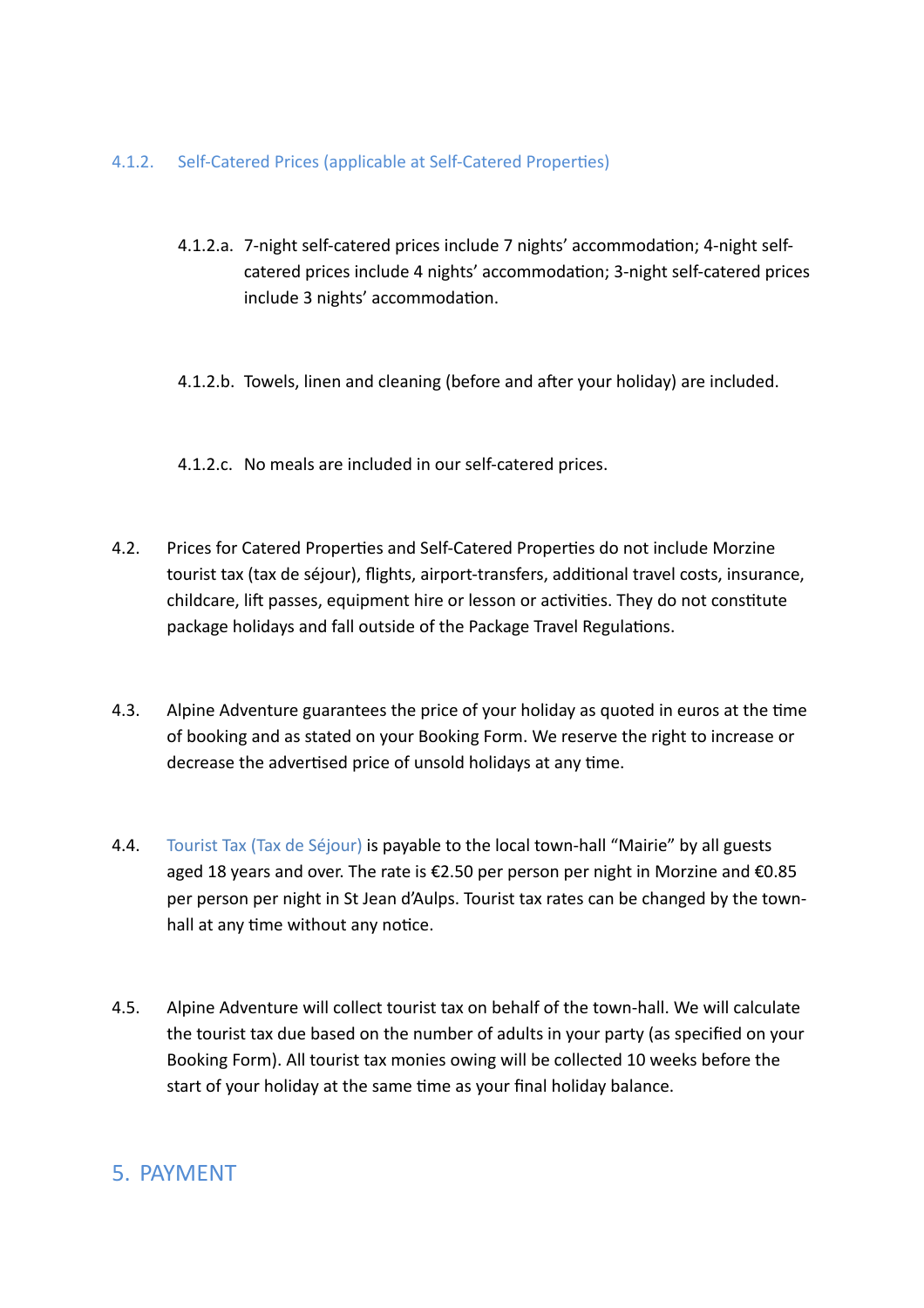- 5.1. Alpine Adventure can accept payment by bank transfer or cheque.
- 5.2. Alpine Adventure will not be held responsible for any charges you incur for international bank transfers or charges imposed by your bank. This also includes payment discrepancies or additional costs resulting from variations in exchange rates used by your bank.

### 6. CANCELLATION

#### 6.1. Cancellation due to Force Majeure

Alpine Adventure cannot accept responsibility, pay compensation, or issue refunds where the performance of our contractual obligation is prevented by or affected by events amounting to Force Majeure. In these Terms, Force Majeure means any event which we, or the supplier of the service(s) in question could not, even with all due care, foresee or avoid. Force Majeure includes, but is not limited to, acts of war or threat of war, political unrest, terrorist activities, adverse weather conditions, volcanic ash clouds, strikes, acts of God, epidemics, pandemics, riots, civil strife, industrial disputes, terrorist activity, natural or technical disasters, nuclear war and similar events which are out of our control.

#### 6.2. Cancellation by Alpine Adventure

6.2.1. Outside of the events listed in 6.1, should it be necessary for Alpine Adventure to make alterations to a confirmed booking we will contact the Group Leader as soon as possible. In this instance Alpine Adventure will endeavour to offer alternative accommodation or an alternative holiday up to the same value as the original booking. If this is not possible, we will offer a full refund.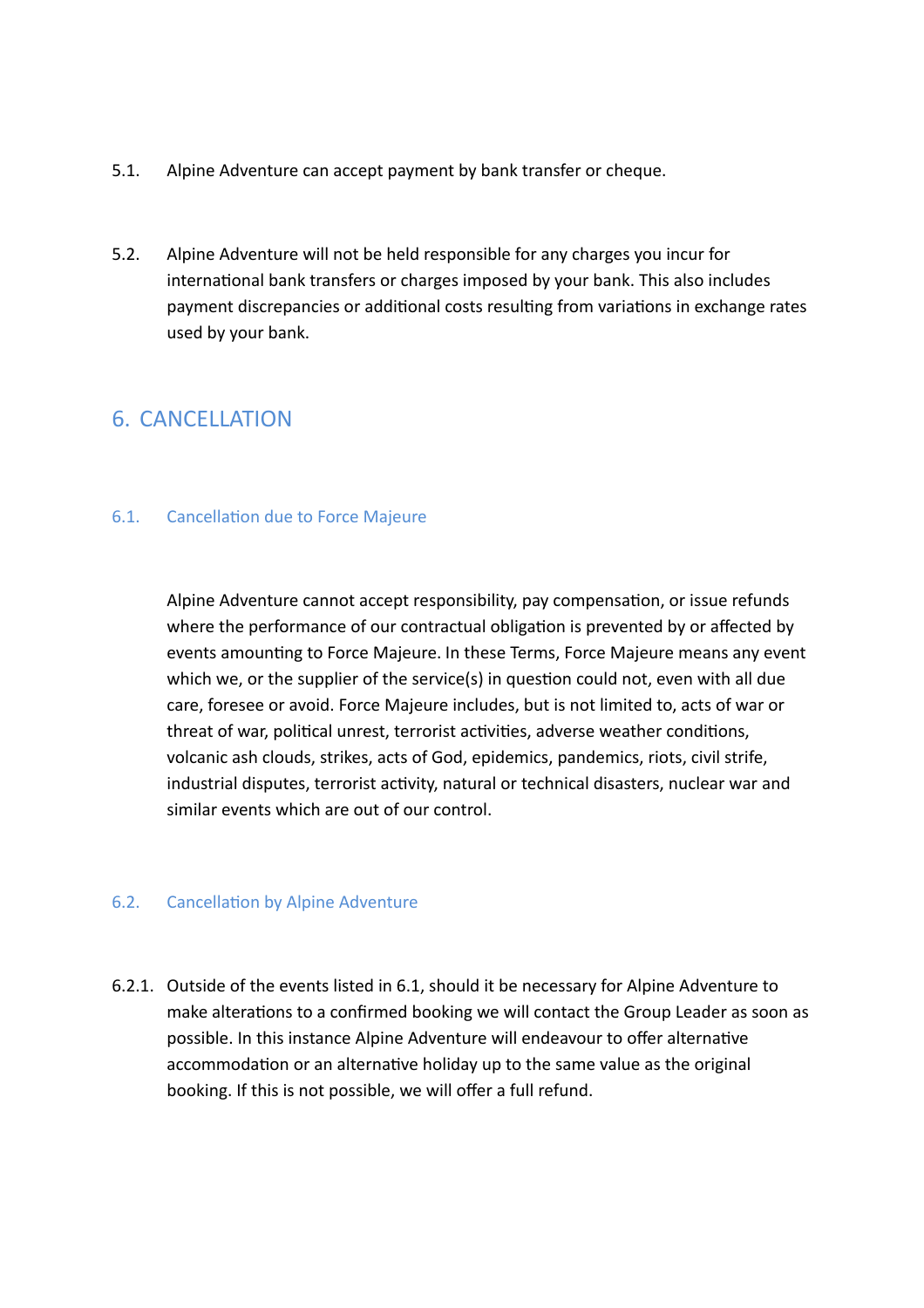6.2.2. We cannot be held responsible for the refund of any costs incurred with parties other than ourselves.

#### 6.3. Cancellation by you

- 6.3.1. You, or any member of your party, may cancel your holiday at any time providing that the Group Leader makes the cancellation in writing/email. Charges will be levied as outlined below:
	- If written confirmation of cancellation is received prior to 10 weeks before your expected arrival date, we will retain your Deposit.
	- If written confirmation of cancellation received within 10 weeks of your expected arrival date you will still be liable for 100% of your holiday cost.
- 6.3.2. Alpine Adventure takes no responsibility for non-delivery or non-receipt of such written cancellation.
- 6.3.3. Exceptional cancellation conditions apply in relation to bookings after 1 September 2021, until further notice. See section 3.8 for details.

### 7. LIMITATION OF LIABILITY

- 7.1.Alpine Adventure does not accept any liability or pay compensation for:
- 7.1.1. Any Force Majeure event (see 6.1)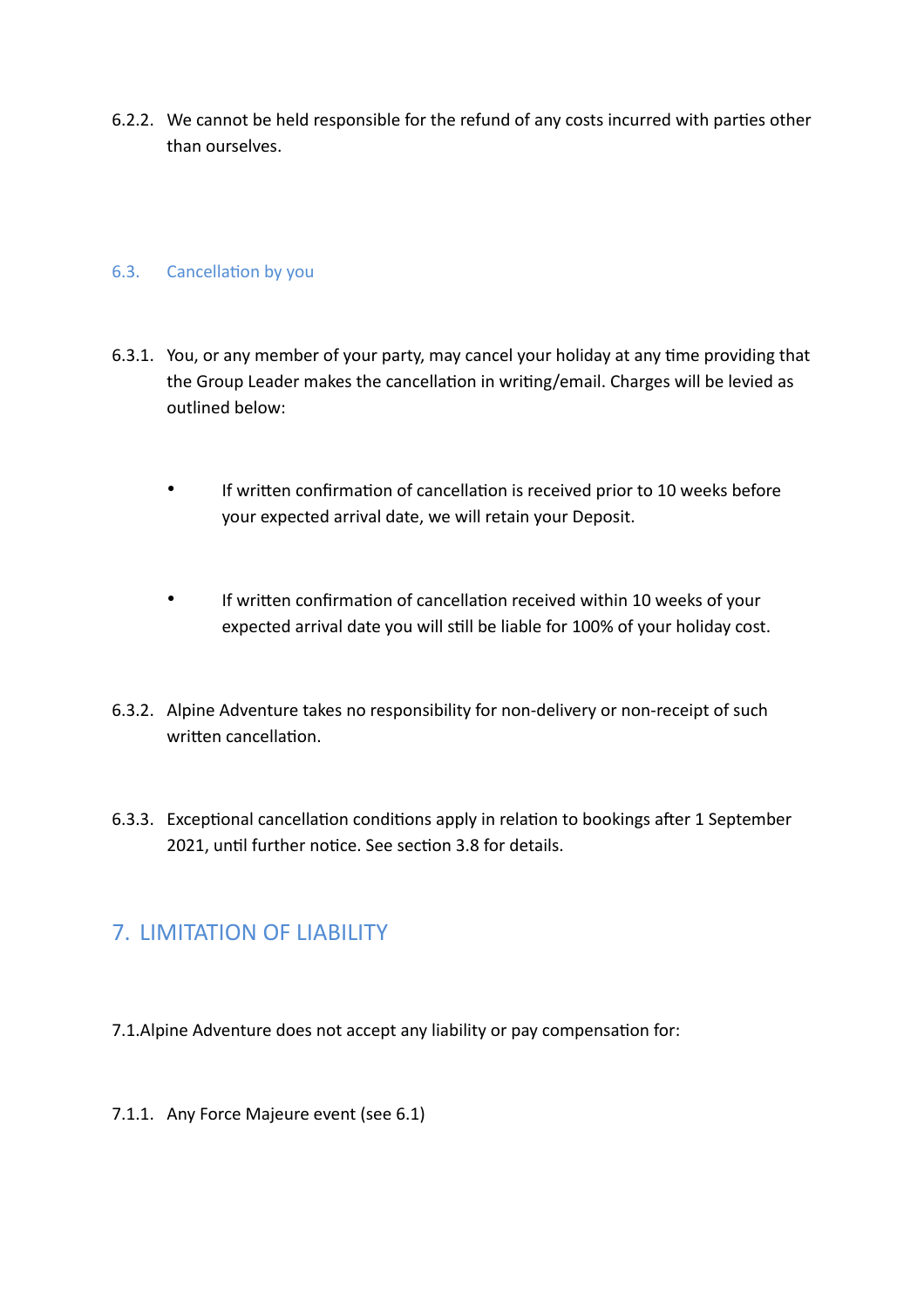- 7.1.2. Adverse weather or traffic conditions, avalanche, mud slips, slides and snow conditions and the effect any of these may have on travel arrangements, accommodation and activities.
	- The risk of skiing holidays being adversely affected by weather conditions has to be accepted. Alpine Adventure shall not be liable for any loss, delay or costs connected with, or arising out of, adverse weather conditions, including blocked roads, missed flights and airline delays. If, as a result of force majeure, you miss your return departure and extra accommodation or alternative travel arrangements are required, we will not be responsible for this cost.
- 7.1.3. Limitations imposed by resort authorities, ski-lifts, ski school or ski hire operators, including but not limited to resort closure.
- 7.1.4. Any personal injury or death caused to any visitor and/or any member of the group for their duration of stay.
	- Winter temperature and weather conditions do not always guarantee that ice and snow can instantly be removed from all areas around The Property. Surfaces both inside and outside can be slippery. You must act with care at all times and we accept no liability for accidents/injuries occurring under such circumstances.
- 7.1.5. Any financial loss or damage to property suffered by any visitor and/or any member of the group for their duration of stay.
- 7.1.6. Any temporary defect or stoppage in the supply of public services to The Property, or any defect to any equipment, machinery or appliance in The Property or garden.
- 7.2. Alpine Adventure will try to meet any special requests but cannot guarantee to do so. Please note that special requests do not form part of our contractual agreement and we will have no liability if they are not met.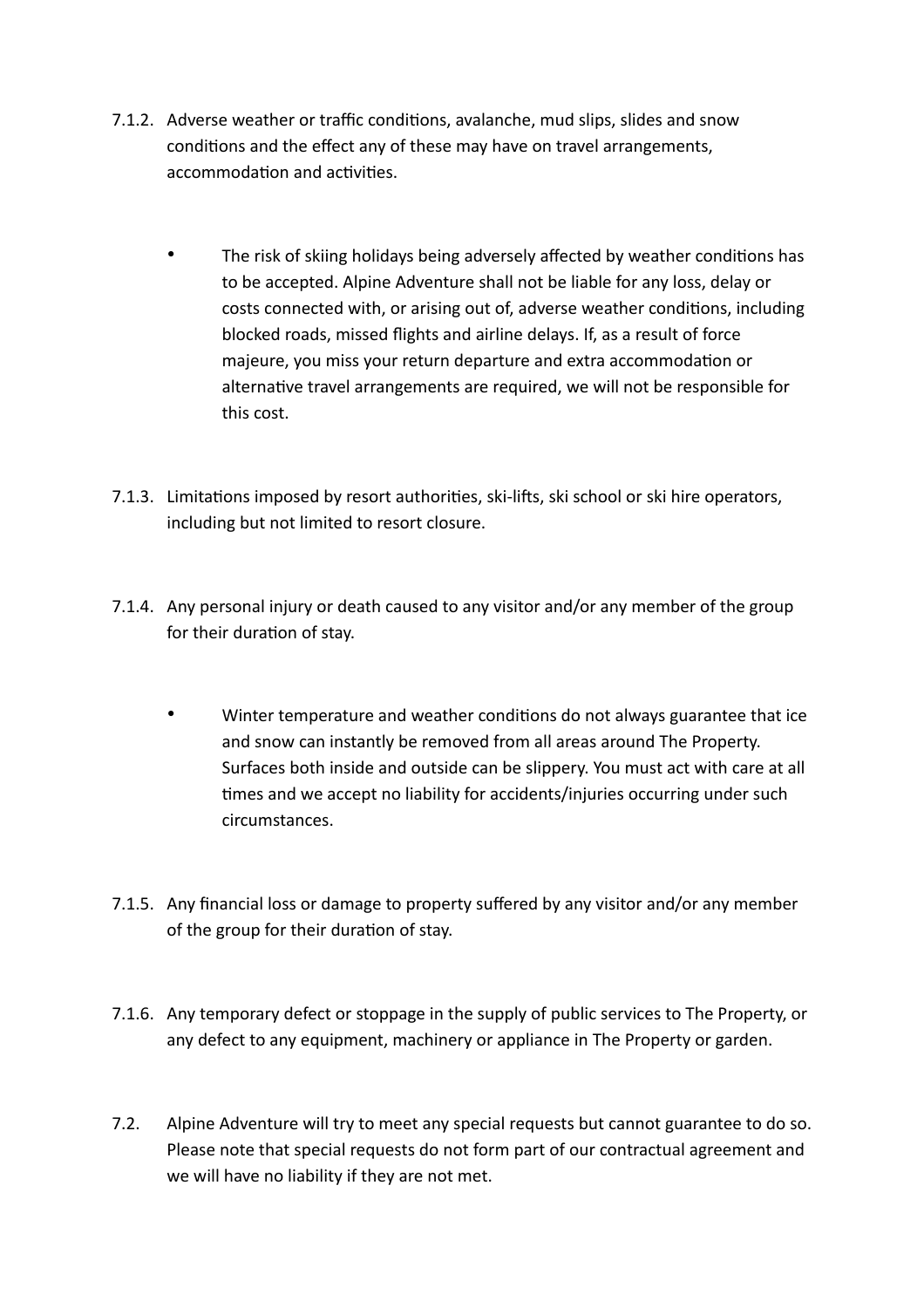- 7.3. Alpine Adventure's liability to an individual will never exceed the total amount paid for their share of the total holiday cost.
- 7.4. These limitations are not intended to exclude any statutory rights the group and/or visitor may have.
- 7.5. These Terms and any non-contractual obligations arising out of or in connection with them are governed by the law of English & Wales.
- 7.6. The courts of English & Wales have exclusive jurisdiction to settle any dispute arising out of or in connection with these Terms.
- 7.7. A person who is not a party to these Terms has no right to enforce any part of them.

# 8. INSURANCE

- 8.1. It is a condition of booking that you have adequate travel insurance to cover you for the period while you are on holiday.
- 8.2. Skiing, snowboarding, mountain-biking and summer mountain activities can be dangerous pursuits both on and off-piste. Alpine Adventure will endeavour to make your trip as safe as possible, but not all risks, dangers and hazards can be anticipated or avoided.
- 8.3. Your policy must (as a minimum) include coverage of the following:
	- Emergency medical expenses including, amongst other costs; ambulance charges and repatriation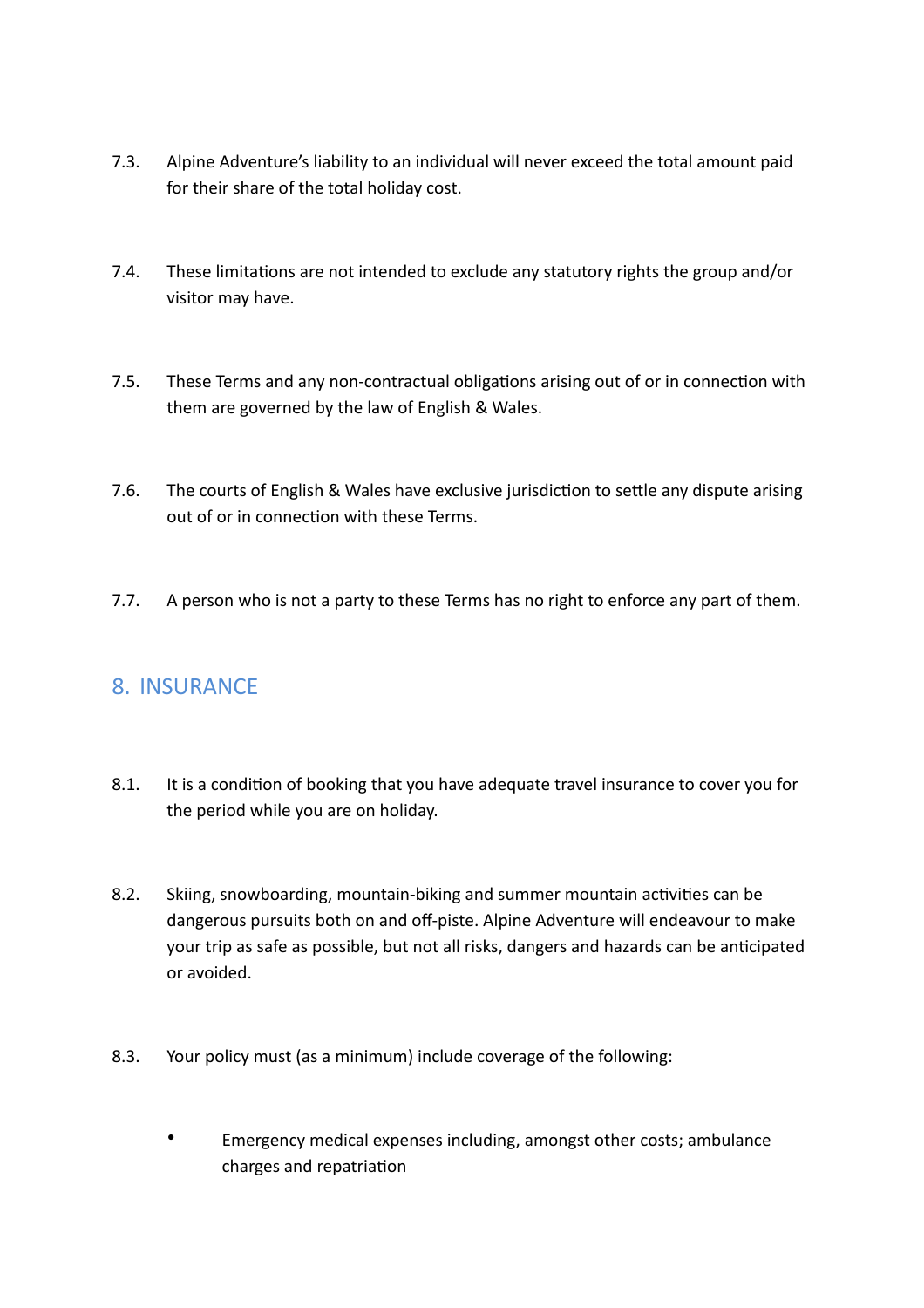- Cancellation or curtailment of your trip
- Personal liability (including but not limited to damage caused by your negligence to the property in which you are staying)
- Compensation for travel and transfer delays
- The activities you are likely to do (in particular: skiing/snowboarding; on/off piste; with/without a guide as applicable)
- 8.4. The policy must cover the period from the date of booking to the last day of your trip.
- 8.5. It is the Group Leader's responsibility to ensure that each member of the group has the necessary medical and travel insurance documents to cover themselves, and their property/belongings fully before embarking on the holiday.
- 8.6. It is up to the Group Leader to ensure that each member of the group has travel insurance to cover for loss of holiday costs due to forced closure of the resort due to unforeseen circumstances. These could include (but are not limited to) force majeure, cancelled flights and travel arrangements, pandemics, epidemics and specifically COVID-19.
- 8.7. Should you fail to obtain suitable travel insurance, Alpine Adventure will not be liable for any costs incurred or claims made against us due to your failure to comply with this term.

### 9. PASSPORT AND VISA

9.1. It is your responsibility to be in possession of a valid passport and/or any visa necessary for your trip. If you do not have a British or EU passport, please be sure to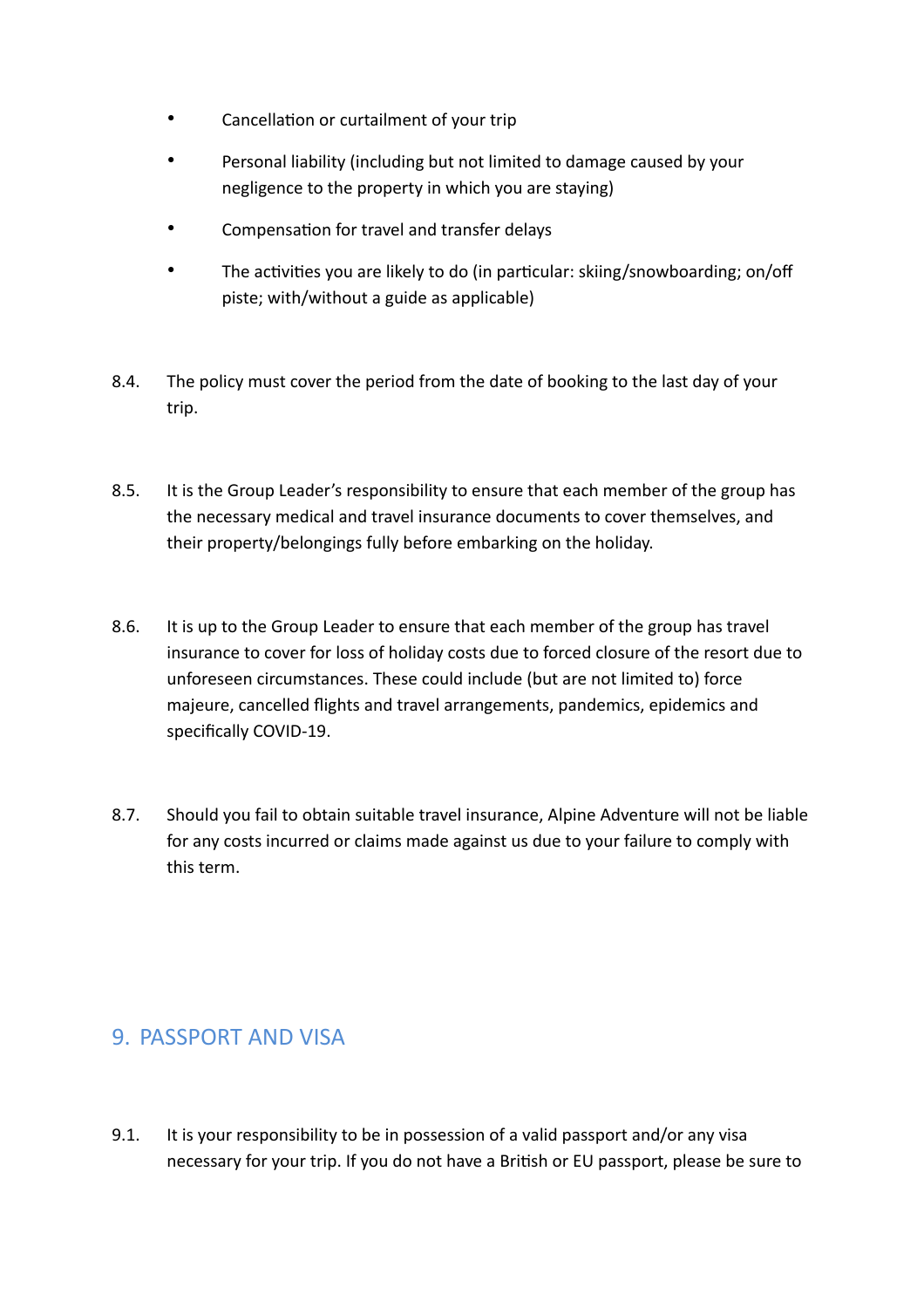check visa requirements for the countries you will be visiting. Remember, most flights are to Geneva in Switzerland which is not an EU member.

### 10.ARRIVAL/DEPARTURE TIMES

- 10.1. The Property is available for access after 4pm on the day of your arrival. If, however, you arrive earlier you are welcome to leave your luggage with us.
- 10.2. For departure, rooms must be vacated by 10am. If you would like to ski on your last day, and consequently are planning to book a later return flight we can store your luggage free of charge. We cannot guarantee that a room will be available for you to shower or change in. You must collect your luggage at an agreed time.

#### 10.3. EXCEPTIONAL CHANGES TO ARRIVAL/DEPARTURE TIMES DUE TO COVID-19

From 1 July 2020 and until further notice the permitted arrival time (see 10.1) will be amended to 5pm and the departure time (see 10.2) to 9am. This will allow additional time for cleaning and sanitising The Property in between groups.

### 11.BEHAVIOUR AND RESPONSIBILITIES

- 11.1. All guests should act in a responsible manner and do nothing that negatively affects or disrupts the enjoyment of the other guests in The Property, the neighbours or local residents. This includes excessive noise within The Property.
- 11.2. Behaviour which has a negative effect on the reputation of Alpine Adventure is unacceptable.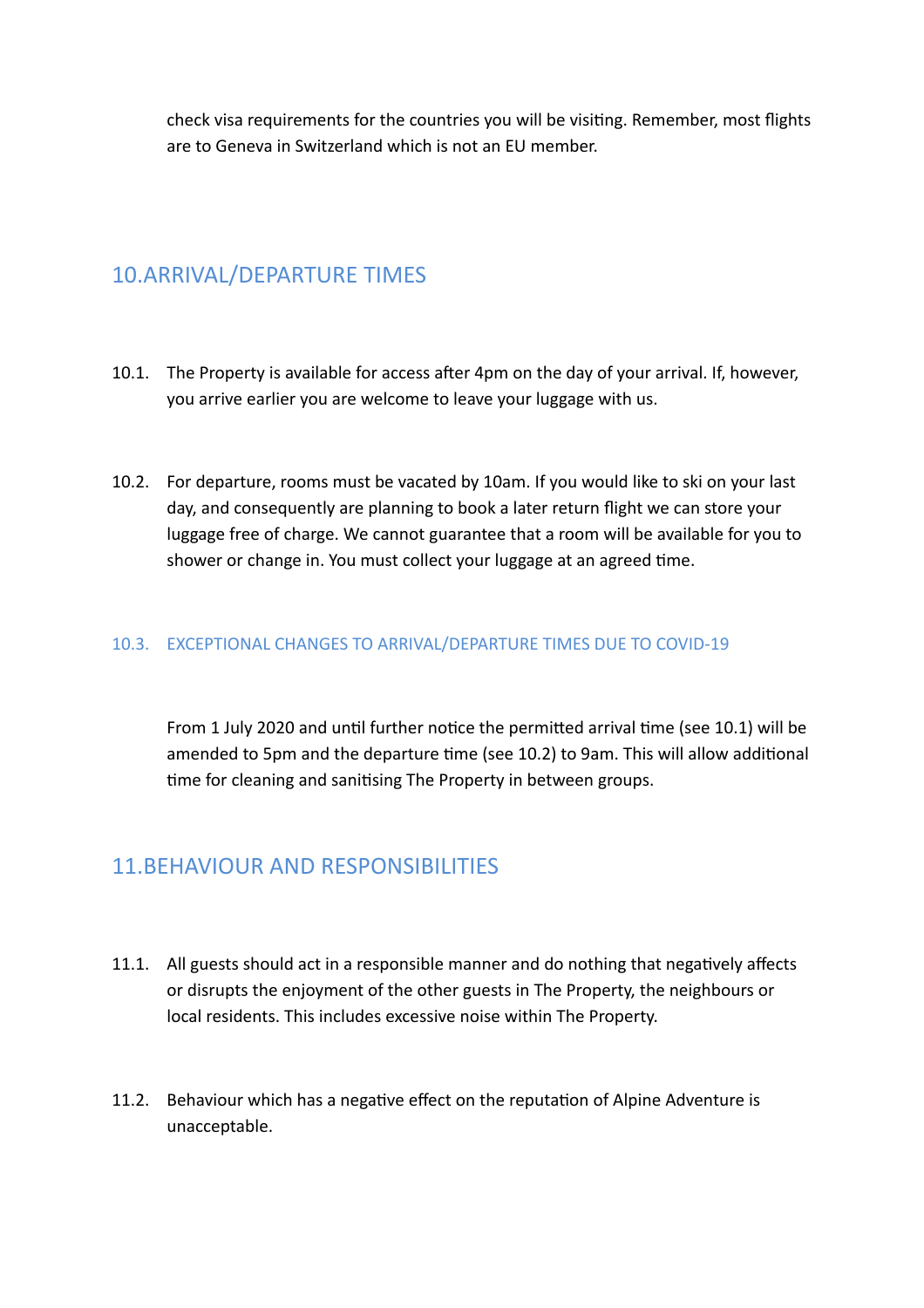- 11.3. Inappropriate or threatening behaviour to Alpine Adventure employees or fellow guests will not be tolerated.
- 11.4. Alpine Adventure reserves the right to refuse to further accommodate guests in breach of this section and contractual obligations will be terminated immediately. No compensation will be payable.
- 11.5. In the case of non-exclusive use bookings, Alpine Adventure cannot be held responsible for conflicts arising between separate guests or groups of guests.
- 11.6. Any persons not booked into The Property, whose names are not specified on the Booking Form, can only visit guests with prior notification and permission.
- 11.7. You are responsible for familiarising yourself with the fire safety procedures, locations of fire extinguishers, emergency exits and first aid supplies at The Property.

# 12.LOST, STOLEN and DAMAGES to PROPERTY

- 12.1. Alpine Adventure will take damage deposit of 500 euros which acts as security against damage, loss, breakages and additional cleaning charges incurred by the Group Leader or the group.
- 12.2. By agreeing to these Terms you are agreeing to allow Alpine Adventure to retain a proportion of this damage deposit in the event of any damages, losses, breakages or additional cleaning charges.
- 12.3. Alpine Adventure will endeavour to deal with any loss or damage issues during your stay. In the event that damage is not brought to our attention during this period and is learned of after your departure, Alpine Adventure will contact you within 72 hours of you leaving the Property to confirm any additional charges that have been incurred.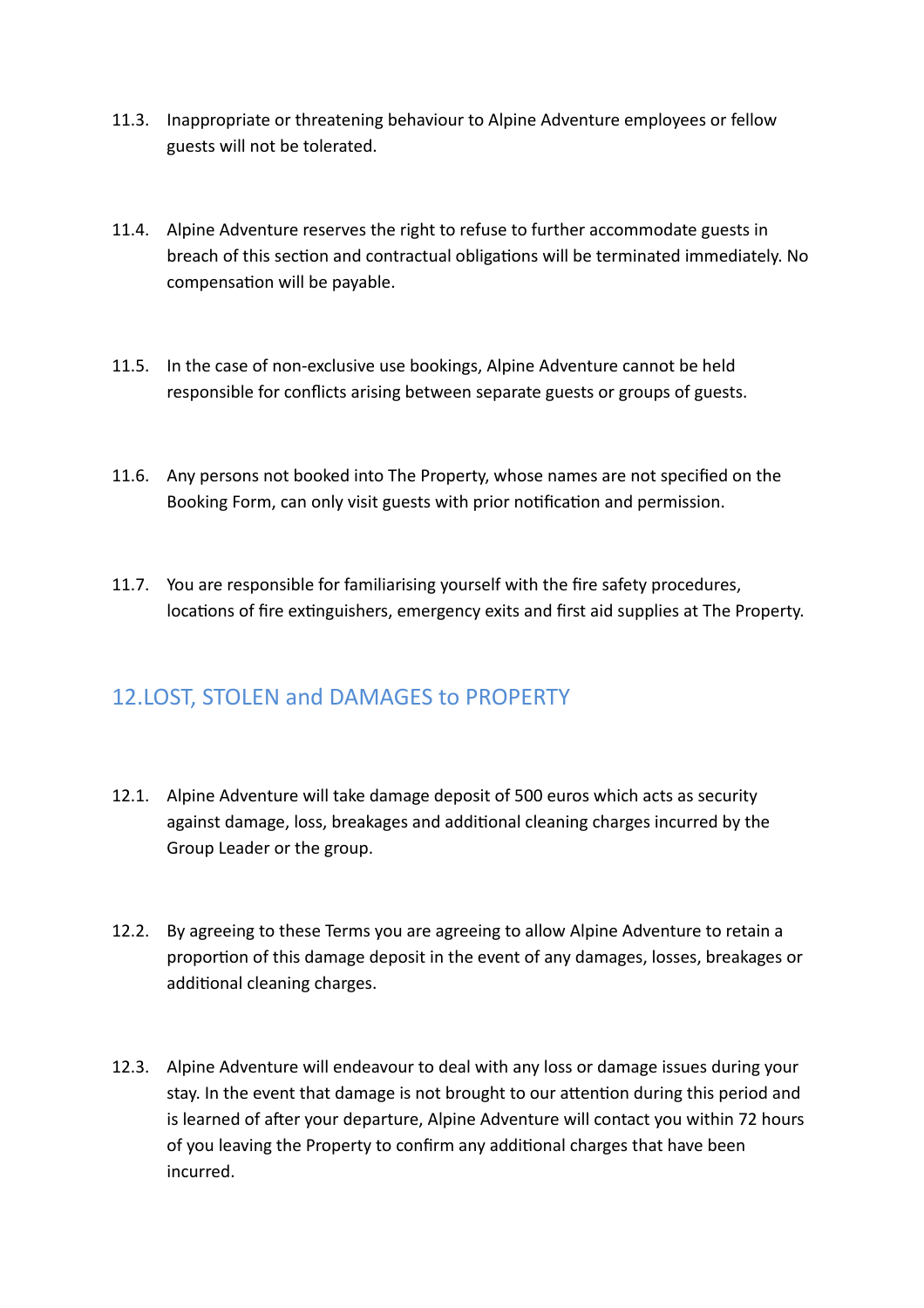- 12.4. Any loss or damage (including but not limited to damage to vehicles, property, grounds and outbuildings) must be paid for in full. This is payable by the Group Leader on behalf of the group, irrespective of which person was responsible. If the total cost of the damage exceeds 500 euros an additional invoice will be issued and will be payable within 7 days.
- 12.5. For Self-Catered Properties, Alpine Adventure reserve the right to charge up to  $\epsilon$ 150 for additional cleaning if the following has not been adhered to before departure of The Property:
	- All rubbish & recycling removed from the Property
	- All food removed from cupboards, fridges, freezer and cooking appliances
	- Dishwasher on or emptied
	- Crockery, cooking utensils, glasses & cutlery clean and put away neatly
	- Kitchen (including all cooking appliances, hob, ovens, microwave, fridge and freezer) cleaned thoroughly
	- BBQ cleaned
	- Bed Linen removed from beds and placed in laundry bag provided
	- Dirty towels placed in laundry bag provided
	- Any damages reported to Alpine Adventure
	- Property appliances and items returned to where you found them on arrival
	- Lights all switched off
- 12.6. DO NOT use abrasive cloths or cleaning products in The Property. Any damage caused to polished or metal surfaces will be charged.
- 12.7. DO NOT hang/dry clothing on radiators, towel-rails or fireplaces. This is a fire hazard. Any damage caused will be charged for.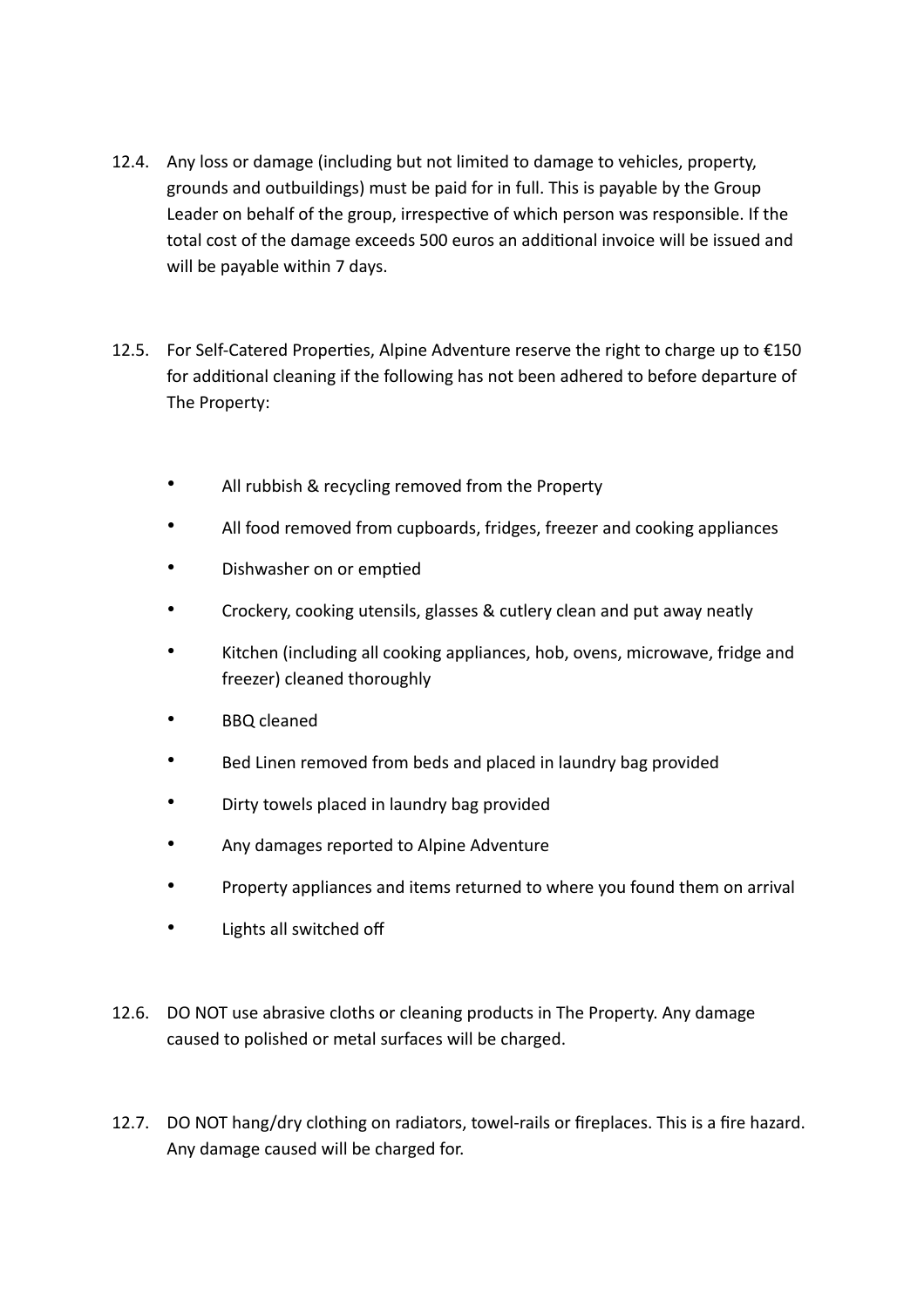- 12.8. DO NOT wash shoes or trainers or inappropriate clothing in any of the washing machines, and ensure all pockets are emptied. You are liable to pay for any repairs, replacement parts or full replacement of washing machines and tumble driers on a like for like basis.
- 12.9. If you do not properly secure the exits or windows of The Property, you will be liable for any Alpine Adventure property stolen as a result of that negligence.
- 12.10. Alpine Adventure will not be held responsible for any theft or loss of any personal possessions from our premises / vehicles. Whilst we endeavour to ensure the security of guests' personal possessions, we cannot guarantee it.
- 12.11. It is up to the Group Leader to ensure that each member of the party is responsible for the safety of all their own personal possessions, documents and equipment. No responsibility or liability will be accepted in respect of such items as it is a condition of your booking (and therefore reasonably assumed by Alpine Adventure) that all guests have taken out appropriate insurance to cover such loss and/or damage.
- 12.12. For the avoidance of doubt, please note that this section also applies to mountain bikes, road bikes, ski/snowboard equipment and any other "high value items" that guests have brought with them on holiday.

### 13.HOT TUBS AND SAUNAS

- 13.1. Alpine Adventure takes hot tub and sauna care, cleanliness and maintenance very seriously. Hot tub water quality and cleanliness are monitored; hot tubs and saunas are cleaned; and filters and water are replaced regularly.
- 13.2. We endeavour to ensure your health and safety when using the hot tub and sauna but cannot guarantee it.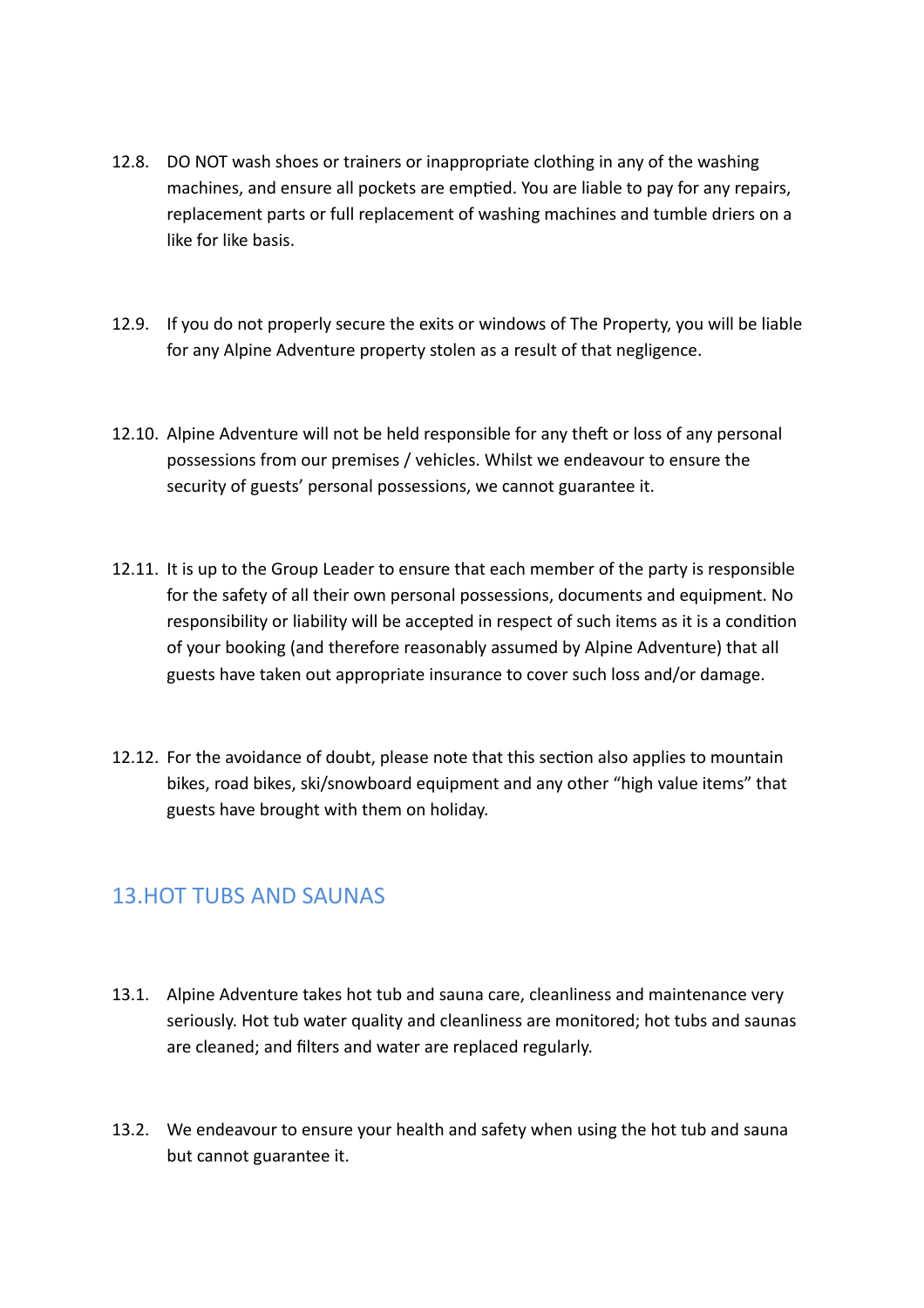- 13.3. You use the hot tub and/or at The Property at your own risk and special care should be taken at all times, especially when getting into and out of the hot tub. Extra care should be taken during cold and icy conditions.
- 13.4. You should read and understand the hot tub and sauna instructions and safety notices (included in your welcome pack and displayed at The Property) before using these facilities.
- 13.5. When using the hot tub, drinks must be kept in plastic glasses without exception. Any broken glass or other debris in a hot tub will result in the hot tub being permanently closed and any subsequent damage, repair costs or inconvenience to the following weeks clients will be charged accordingly before your departure.
- 13.6. We recommend that children under the age of 12 years of age do not use the hot tub or sauna. Children must be supervised by an adult at all times to avoid the risk of drowning and/or overheating.
- 13.7. Always shower before using the hot tub or sauna.
- 13.8. Alpine Adventure reserves the right to close your hot tub and/or for reasons related to, but not limited to, damage, chemical imbalance, breakdown, vandalism or unsafe conditions. Prior notice is not necessary and in such cases compensation will not be payable to guests.

### 14.FIREPLACES, STOVES, RADIATORS AND CHIMNEYS

14.1. Care must be taken when using fireplaces, stoves and chimneys.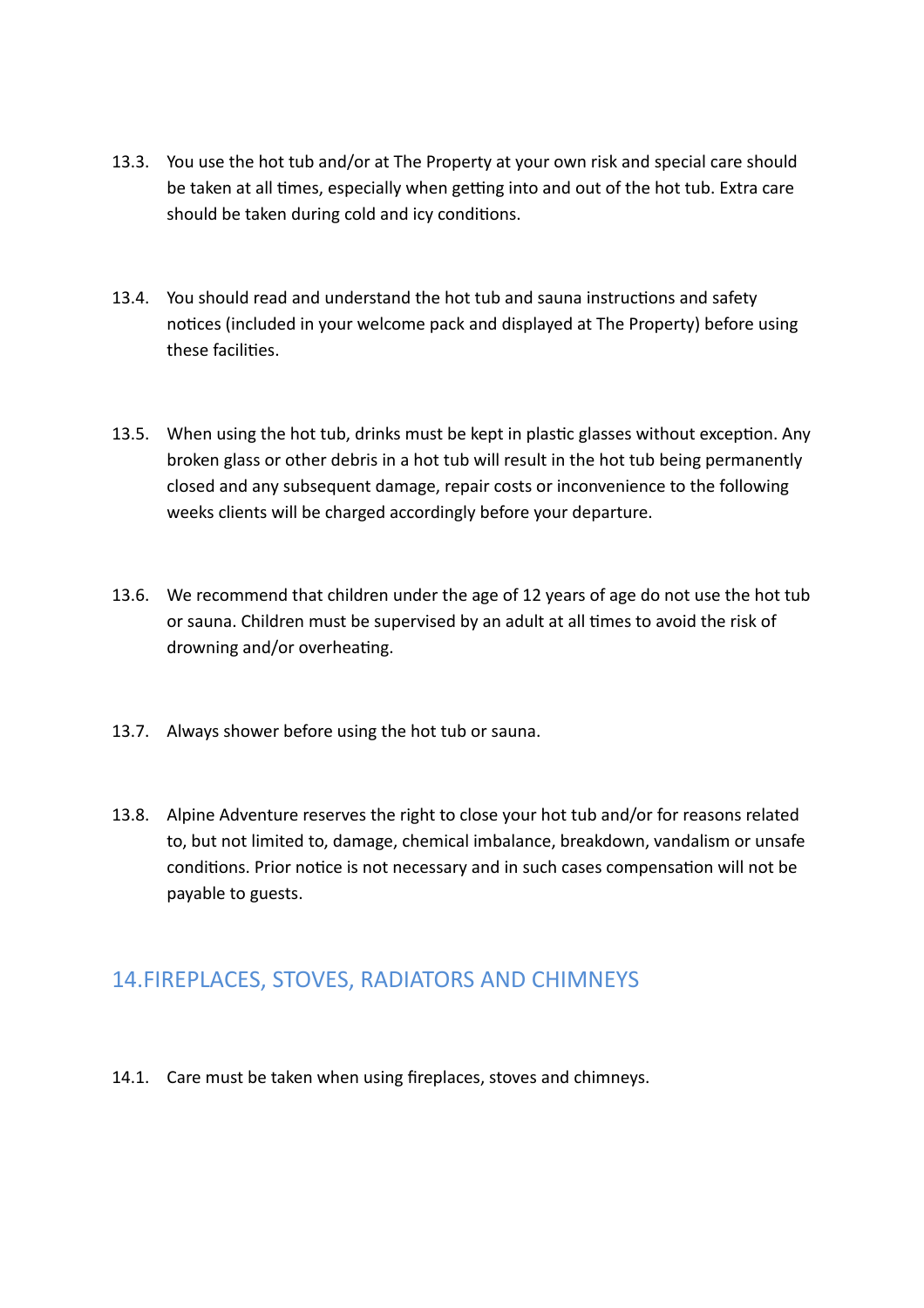- 14.2. Naked flames, fireplaces and chimneys are hot and can cause serious damage to property, belongings and people.
- 14.3. Fireplaces should never be overloaded with wood, allowed to burn out of control and should never be left unattended. Clothes or other items should never be dried in front of or on top of them.
- 14.4. Under no circumstances should wet clothes or towels be hung on radiators or radiator covers. This is a fire hazard and strictly forbidden.
- 14.5. Alpine Adventure accepts no responsibility for damage to guests, guest clothing or other property belonging to guests as a result of using a fireplace, radiator, stove or chimney.
- 14.6. If a guest damages Alpine Adventure property as a result of using a fireplace, radiator, stove or chimney, they will be charged accordingly.

### 15.CHILDREN

- 15.1. No matter how much care is taken, our Properties are not childproof. Alpine Adventure will not be held responsible for any accidents occurring within the Properties. It is the parents' responsibility to ensure their children are supervised at all times. Particular care must be taken with hot tubs, fire places, chimneys and staircases as fire-guards and stair-gates are not provided.
- 15.2. Alpine Adventure can provide high-chairs, travel-cots and car seats for infants and babies. However, Alpine Adventure accepts no responsibility should an accident or injury occur as a result of the use of such items. Parents assume full responsibility for the safety and wellbeing of their children at all times.

### 16.OUTDOOR SHOES AND EQUIPMENT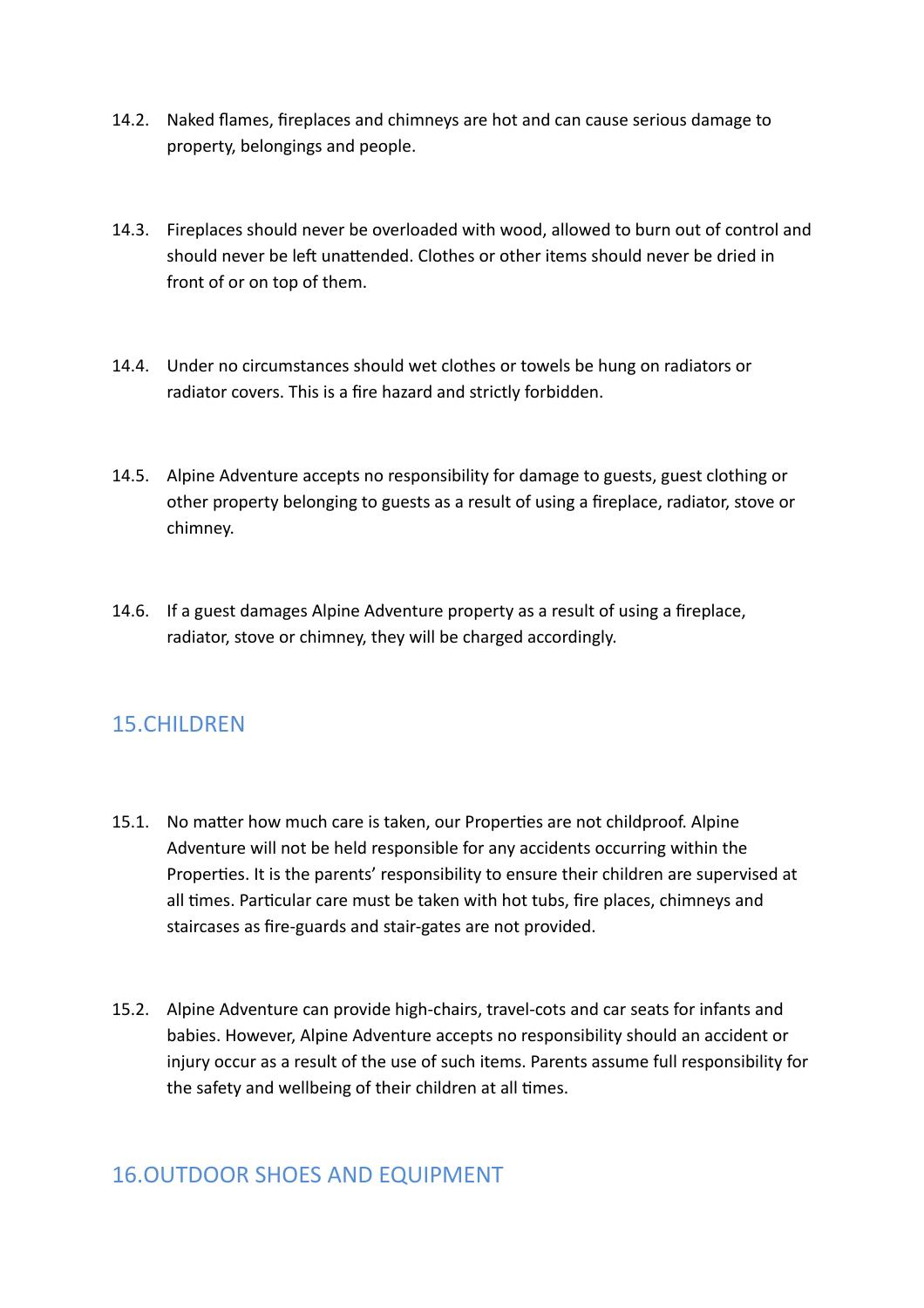- 16.1. Please bring a pair of slippers or indoor shoes on holiday with you as all outdoor shoes, which include ski/snowboard boots and mountain biking/cycling shoes, are strictly forbidden anywhere inside The Property.
- 16.2. All outdoor equipment, which includes but is not limited to mountain bikes, skis, snowboards, dirty, soiled or extremely wet clothing, must be stored in the designated area as identified by Alpine Adventure on arrival.
- 16.3. Under no circumstance is the repair, or maintenance and cleaning of such outdoor equipment allowed within the internal space of the property, including terraces, balconies and garden areas.

# 17.SMOKING AND ILLEGAL SUBSTANCES

- 17.1. For health and safety reasons, smoking is strictly prohibited within our Properties and vehicles. If guests wish to smoke they must do so outside, within the designated smoking spaces.
- 17.2. Taking illegal substances in or around Alpine Adventure Properties will not be tolerated. Any guest involved in such activities will be asked to vacate the Property. Alpine Adventure reserves the right to refuse to further accommodate them and contractual obligations will be terminated immediately. No compensation will be payable.

# 18.Food Allergies

18.1. We shall exercise reasonable care to avoid specified food and drink ingredients if any allergic reaction concerns or special diets are notified to us, agreed at the time of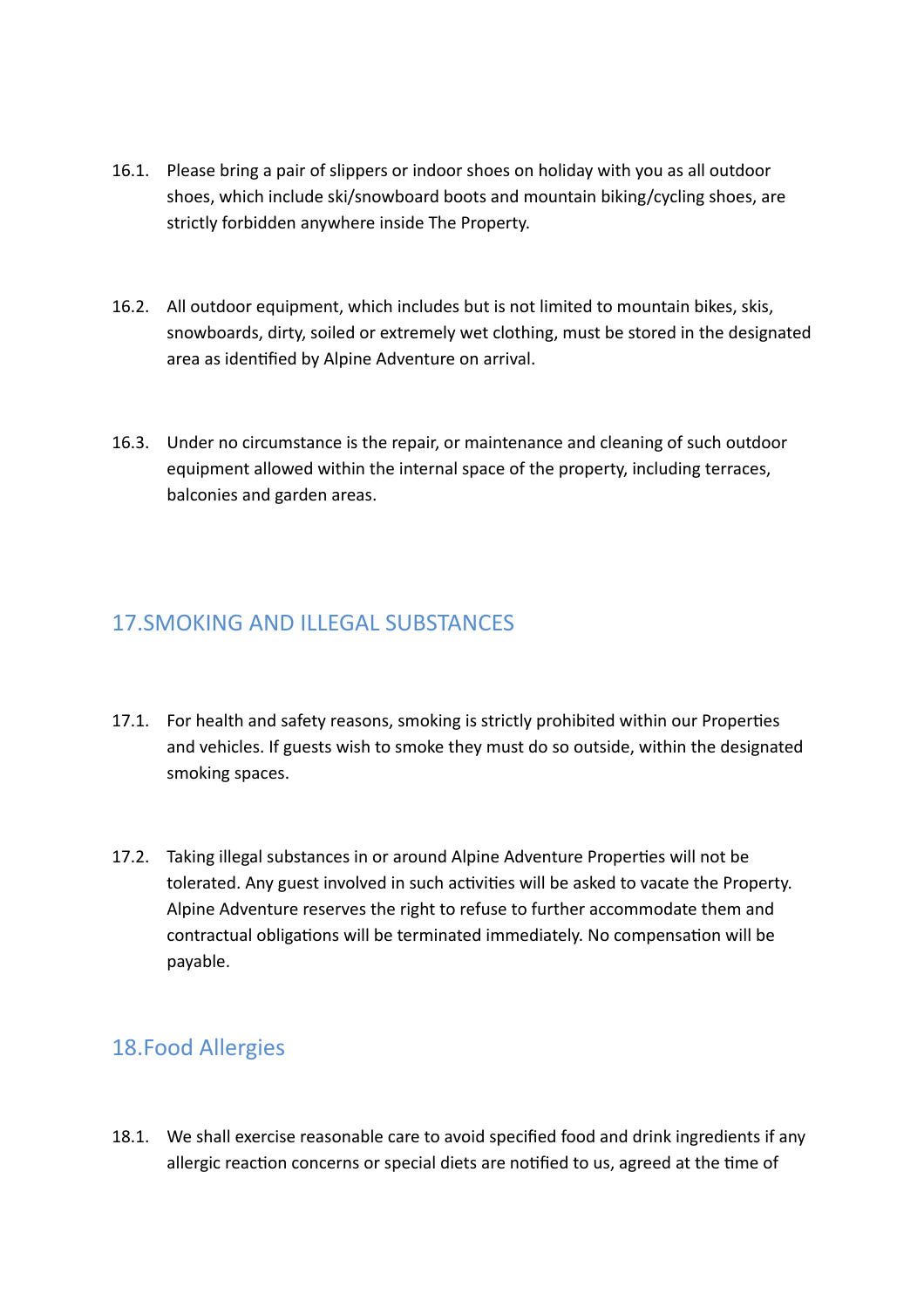booking and confirmed in writing at least 14 days prior to the scheduled arrival date at The Property.

- 18.2. Unfortunately no food allergy system can ever provide a 100% guarantee against contact with a specified food stuff and items such as eggs, dairy products and nuts are constantly present in our kitchens and dining areas and may be brought into our chalets by third parties, leading to contact with an allergic person.
- 18.3. Extreme Food Allergies: if someone in your party suffers from a food allergy that is so severe that the slightest exposure to the substance in question could cause a lifethreatening anaphylactic reaction (for example where a reaction may be triggered other than by actually eating the foodstuff – such as by smell alone or by minute trace elements) you must advise us in writing of the severe nature of the allergy at the time of booking so that we can discuss the risks with you and confirm whether you wish to proceed with your booking. If you fail to advise us of an extreme food allergy at the point of booking or if you proceed with your booking in circumstances where we have explained to you the risks that might be present, we will have no liability to you in the event of an incident.

# 19.SKI CHAUFFEUR SERVICE

- 19.1. Alpine Adventure provides a free transportation service in resort from some of our Properties in Winter only. If this applies to your booking it will be noted in your Booking Confirmation Email.
- 19.2. The use of this vehicle is entirely at your own risk and Alpine Adventure takes no responsibility for death or personal injury caused in using this service.
- 19.3. The use of this service is provided free of charge and does not form part of the holiday cost.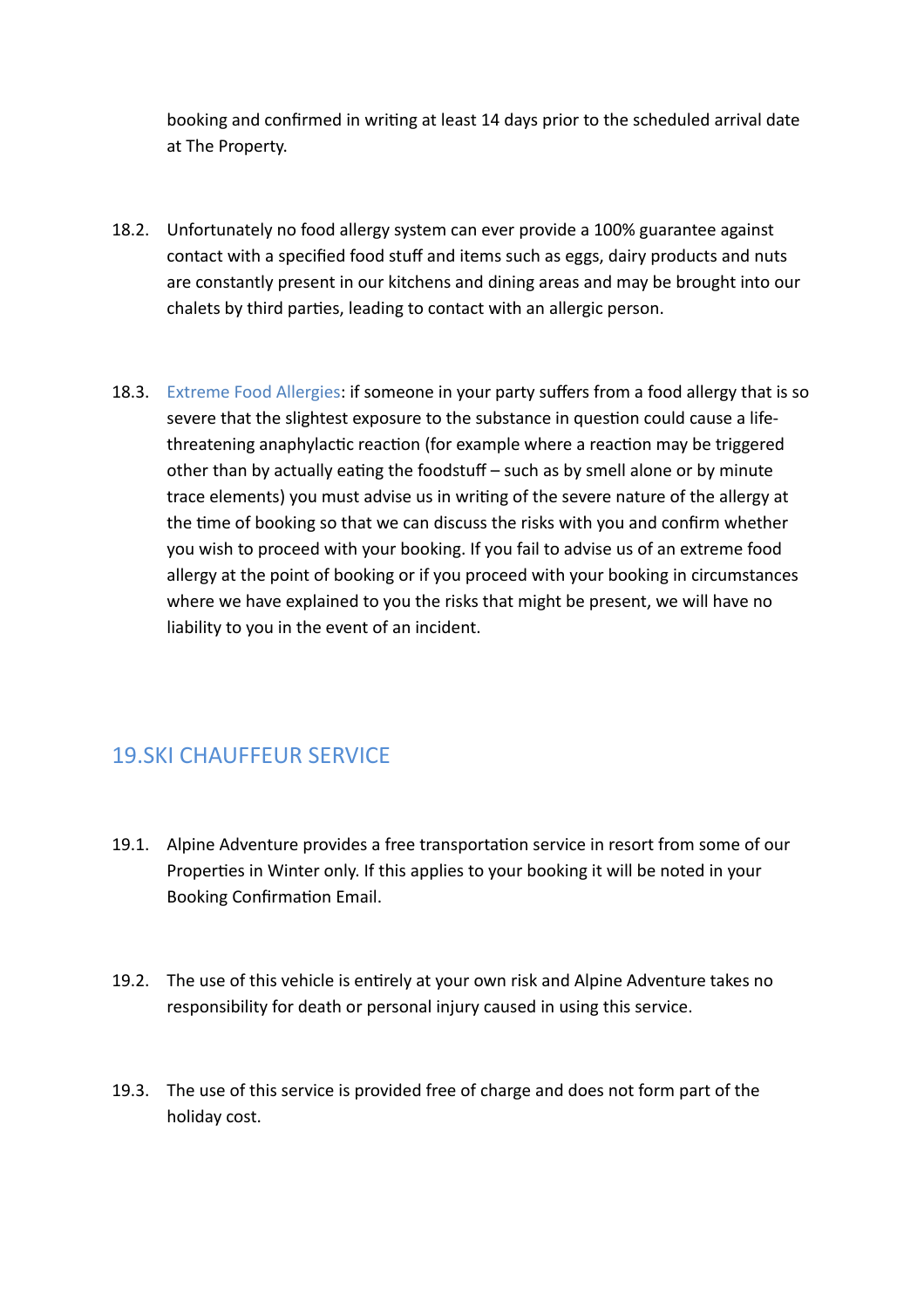### 20.AIRPORT TRANSFERS

- 20.1. Alpine Adventure can arrange airport transfers. These are not included in the cost of your Catered or Self-Catered holiday.
- 20.2. Please see our separate document ("Transfer terms") for terms and conditions relating to airport transfers.

# 21.THIRD PARTY SUPPLIERS / ACTIVITIES

- 21.1. Alpine Adventure can assist in sourcing and booking many of the extra services you may need when on holiday. While we make every effort to only recommend suppliers with a proven track record for service, we cannot be held responsible for the services provided. You take full responsibility for satisfying yourself in advance as to the quality of the service and the provider's ability to execute the services.
- 21.2. Where we make or take a booking from you for winter sports equipment, snow sports lessons, guiding or lift passes we do so as agent for the winter sports equipment provider, snow sports lesson provider or guide or ski lift company. We have no control over the provision of the goods and services provided and we cannot accept any liability for the goods and services provided or for the acts or omissions of the companies or any of their employees or other personnel.
- 21.3. Where we make or take a booking from you for summer sports equipment, activities or lift passes we do so as agent for the summer sports equipment provider, activity provider or guide or ski lift company. We have no control over the provision of the goods and services provided and we cannot accept any liability for the goods and services provided or for the acts or omissions of the companies or any of their employees or other personnel.
- 21.4. Where we take a booking from you for taxis or transfers (for example between the resort and the airport) in vehicles which are not leased by us or driven by our drivers,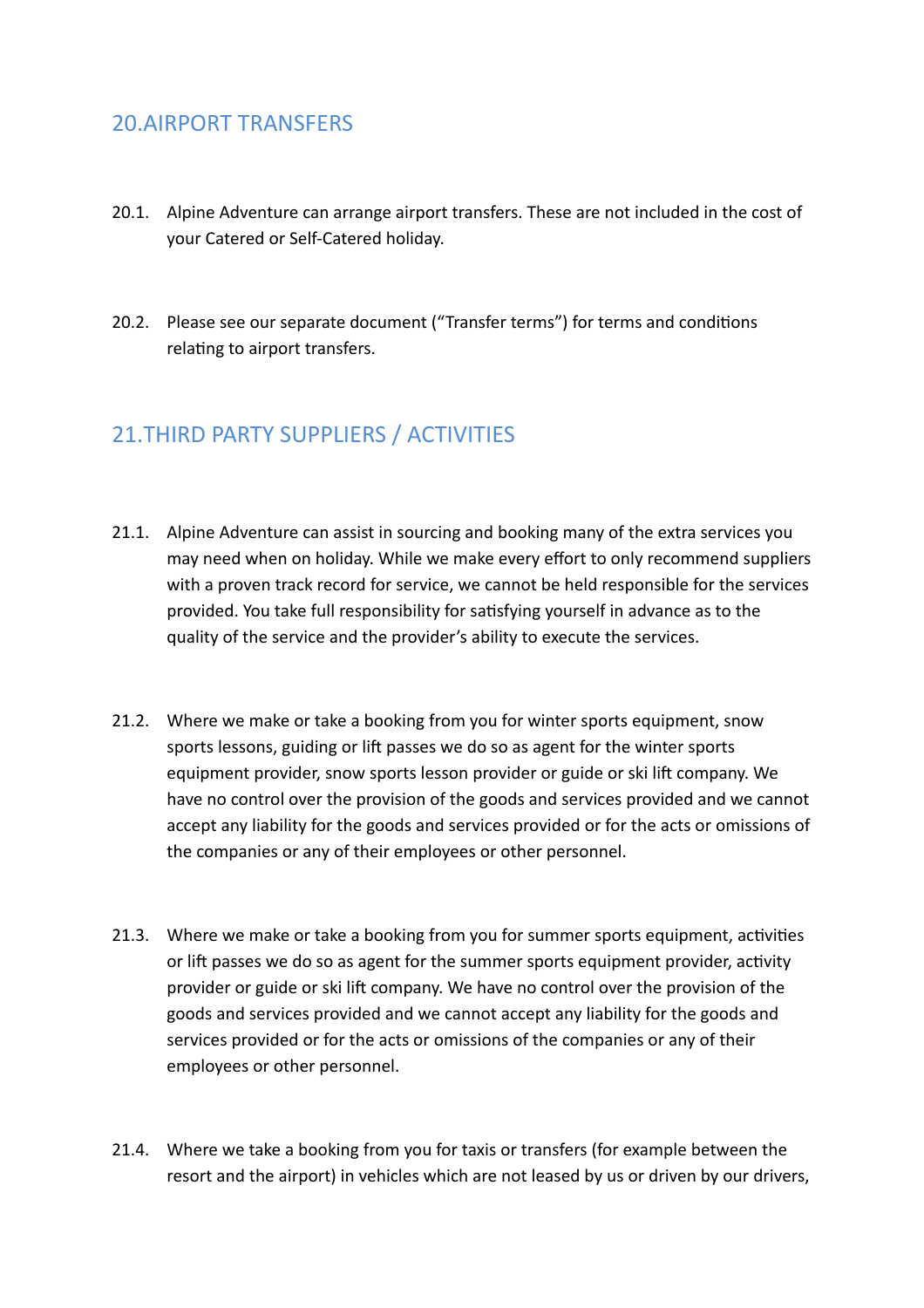we do so as agent for the taxi or transfer company (as applicable). We have no control over the provision of these trips or transfers or the taxi or transfer company and we cannot accept any liability for such trips or transfers or for the acts or omissions of the taxi or transfer company or any of their employees or other personnel.

- 21.5. Your contract for any third-party services, including but not limited to those discussed in  $21.1 - 21.4$  above, will be with the relevant supplier. Alpine Adventure accepts no liability in relation to these services and they shall be governed by the terms and conditions of the supplier concerned.
- 21.6. Where you have any grievance regarding the standard of service provided by a third party, you must address any grievance to them; approaching the respective provider(s) directly.

# 22.BRINGING YOUR PET

22.1. We accept pets at some of our Properties only with written prior consent. If we agree, your security deposit will increase by €500 and agreement is subject to agreement our pet policy. This is outlined in the separate document ("Pet Policy").

# 23.COMPLAINTS

- 23.1. In the unlikely event of you having a complaint with any part of your holiday you should notify your chalet staff immediately. All complaints will be dealt with seriously by a member of the management team who will endeavour to rectify the situation as soon as possible.
- 23.2. Any complaints made on or after departure will not be considered.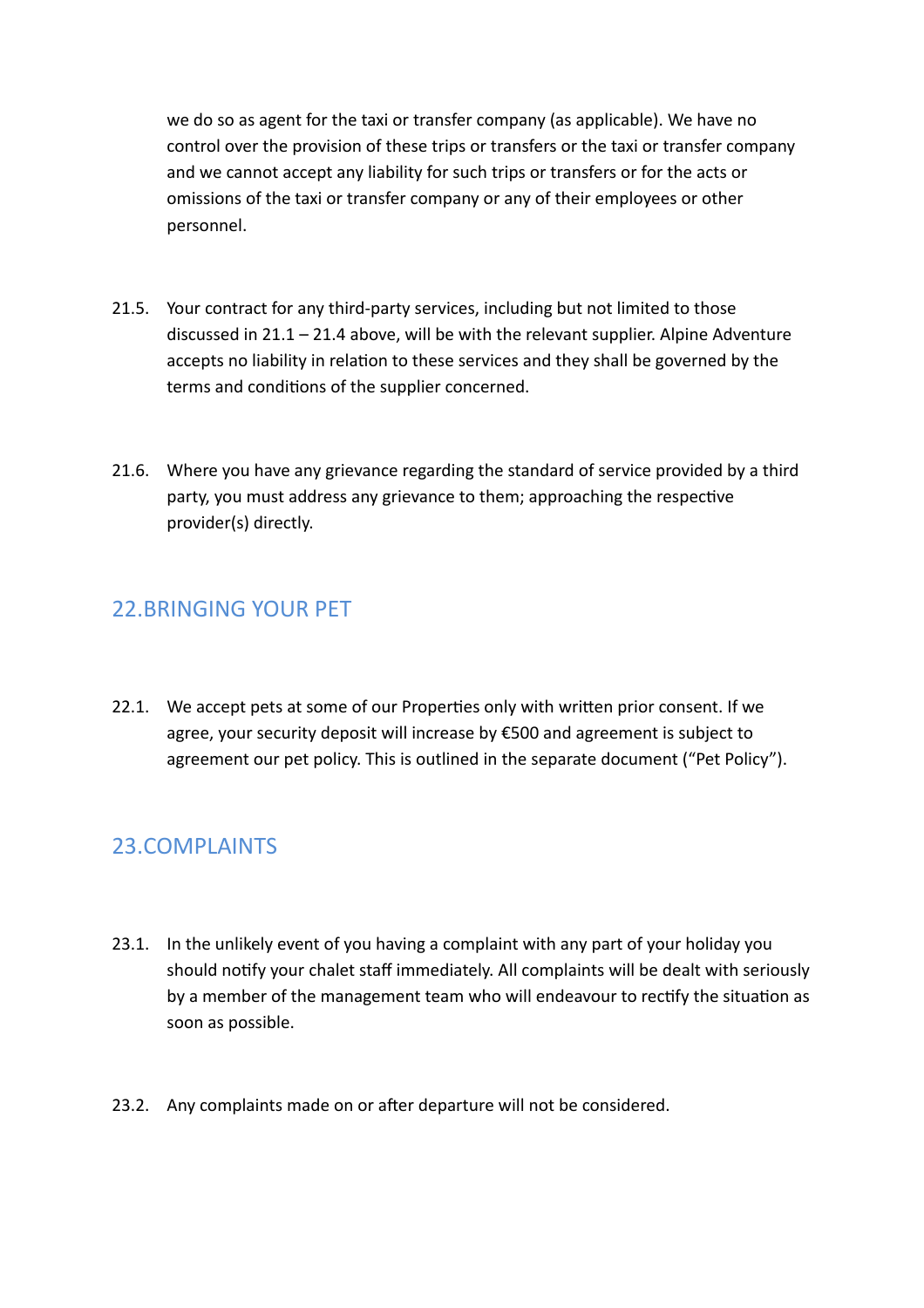23.3. Complaints cannot be accepted for snow conditions, weather, closures of ski-lifts and services offered by third party suppliers, or anything outside of Alpine Adventure's direct control.

# 24.TERMS OF CONTRACT

- 24.1. All reasonable care has been taken to ensure that the descriptions and facts on our website or in our promotional material are correct to the best of our knowledge.
- 24.2. Opinions expressed are personal to the authors.
- 24.3. Information given in relation to resort facilities, services and events is accurate to the best of our knowledge. Certain facilities may not always be open and/or operational and some events may be amended or cancelled at short notice. This may be due to factors such as weather conditions or the number of tourists in resort. These decisions are often made on a day-by-day basis by the service operators and we are not always informed. Where we are informed, we will do our utmost to let you know.
- 24.4. All information we provide regarding third party suppliers has been given to us by them in good faith. We cannot guarantee that such information is complete or up to date.
- 24.5. For the avoidance of doubt in the event of any conflict between the details on the Alpine Adventure website and these Terms the provisions of the Terms prevail.
- 24.6. The contract and the Agreement are made in accordance with these Terms.

END